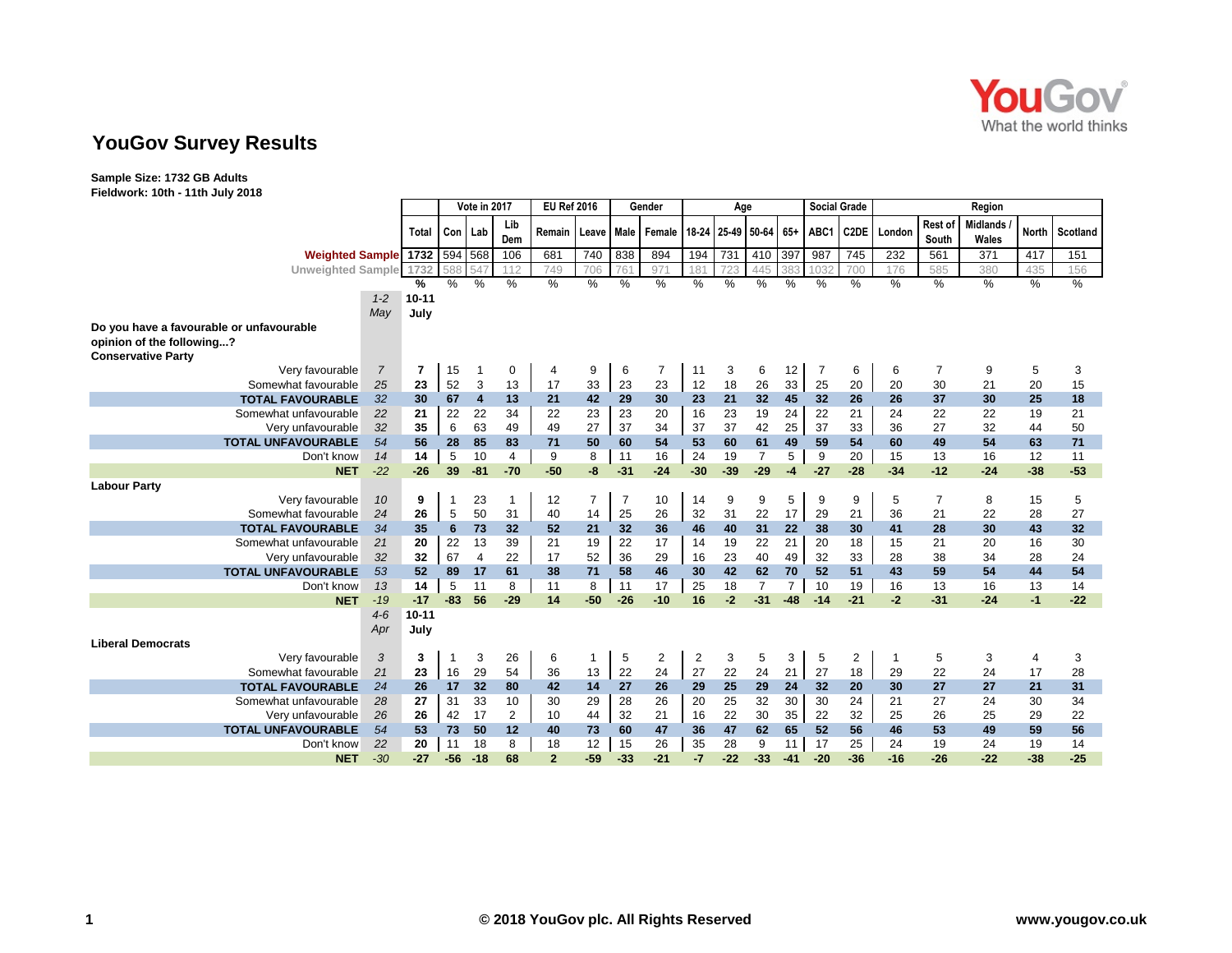

## **Sample Size: 1732 GB Adults Fieldwork: 10th - 11th July 2018**

|                           |                        | Vote in 2017 |                  |                |            | <b>EU Ref 2016</b> |                | Gender      |        | Age                     |       |                 |                | <b>Social Grade</b> |                  | Region         |                  |                          |              |          |  |
|---------------------------|------------------------|--------------|------------------|----------------|------------|--------------------|----------------|-------------|--------|-------------------------|-------|-----------------|----------------|---------------------|------------------|----------------|------------------|--------------------------|--------------|----------|--|
|                           |                        | <b>Total</b> | Con   Lab        |                | Lib<br>Dem | Remain             | Leave          | <b>Male</b> | Female | 18-24                   |       | 25-49 50-64 65+ |                | ABC1                | C2DE             | London         | Rest of<br>South | <b>Midlands</b><br>Wales | <b>North</b> | Scotland |  |
|                           | <b>Weighted Sample</b> | 1732         | 594 568          |                | 106        | 681                | 740            | 838         | 894    | 194                     | 731   | 410             | 397            | 987                 | $\overline{745}$ | 232            | 561              | 371                      | 417          | 151      |  |
| <b>Unweighted Sample</b>  |                        | 1732         | 588              | 54             | 112        | 749                | 706            | 761         | 971    | 181                     | 723   | 445             | 383            | 1032                | 700              | 176            | 585              | 380                      | 435          | 156      |  |
|                           |                        | %            | %                | %              | %          | %                  | $\%$           | %           | %      | %                       | $\%$  | %               | %              | %                   | %                | $\%$           | %                | $\frac{9}{6}$            | %            | $\%$     |  |
|                           | $1 - 2$                | $10 - 11$    |                  |                |            |                    |                |             |        |                         |       |                 |                |                     |                  |                |                  |                          |              |          |  |
|                           | May                    | July         |                  |                |            |                    |                |             |        |                         |       |                 |                |                     |                  |                |                  |                          |              |          |  |
| <b>Theresa May</b>        |                        |              |                  |                |            |                    |                |             |        |                         |       |                 |                |                     |                  |                |                  |                          |              |          |  |
| Very favourable           | $\overline{7}$         | 4            | 9                | -1             | 1          | 4                  | 5              | 4           | 5      | 2                       | 3     | 5               | 7              | 5                   | 4                | 3              | 5                | $\overline{7}$           | 4            |          |  |
| Somewhat favourable       | 27                     | 21           | 41               | $\overline{4}$ | 33         | 18                 | 29             | 18          | 24     | 9                       | 14    | 26              | 34             | 22                  | 20               | 16             | 28               | 22                       | 16           | 18       |  |
| <b>TOTAL FAVOURABLE</b>   | 34                     | 25           | 50               | 5              | 34         | 22                 | 34             | 22          | 29     | 11                      | 17    | 31              | 41             | 27                  | 24               | 19             | 33               | 29                       | 20           | 19       |  |
| Somewhat unfavourable     | 25                     | 25           | 28               | 28             | 24         | 27                 | 25             | 27          | 24     | 25                      | 26    | 24              | 25             | 27                  | 23               | 27             | 29               | 21                       | 24           | 25       |  |
| Very unfavourable         | 30                     | 37           | 16               | 57             | 37         | 44                 | 32             | 41          | 33     | 42                      | 40    | 38              | 28             | 38                  | 35               | 39             | 28               | 37                       | 43           | 48       |  |
| <b>TOTAL UNFAVOURABLE</b> | 55                     | 62           | 44               | 85             | 61         | 71                 | 57             | 68          | 57     | 67                      | 66    | 62              | 53             | 65                  | 58               | 66             | 57               | 58                       | 67           | 73       |  |
| Don't know                | 11                     | 13           | 5                | 9              | 5          | $\overline{7}$     | 8              | 10          | 15     | 21                      | 17    | $\overline{7}$  | $\overline{7}$ | 8                   | 18               | 16             | 11               | 14                       | 13           | 8        |  |
| <b>NET</b>                | $-21$                  | $-37$        | 6                | $-80$          | $-27$      | $-49$              | $-23$          | $-46$       | $-28$  | $-56$                   | $-49$ | $-31$           | $-12$          | $-38$               | $-34$            | $-47$          | $-24$            | $-29$                    | $-47$        | $-54$    |  |
| Jeremy Corbyn             |                        |              |                  |                |            |                    |                |             |        |                         |       |                 |                |                     |                  |                |                  |                          |              |          |  |
| Very favourable           | 10                     | 8            | 0                | 21             | 2          | 13                 | 6              | 8           | 9      | 14                      | 9     | 9               | 5              | 8                   | 9                | $\overline{7}$ | 6                | 8                        | 13           | 7        |  |
| Somewhat favourable       | 21                     | 20           | $\overline{4}$   | 40             | 21         | 31                 | 11             | 17          | 22     | 22                      | 24    | 18              | 14             | 22                  | 17               | 26             | 17               | 17                       | 22           | 23       |  |
| <b>TOTAL FAVOURABLE</b>   | 31                     | 28           | $\boldsymbol{4}$ | 61             | 23         | 44                 | 17             | 25          | 31     | 36                      | 33    | 27              | 19             | 30                  | 26               | 33             | 23               | 25                       | 35           | 30       |  |
| Somewhat unfavourable     | 18                     | 18           | 15               | 17             | 39         | 22                 | 15             | 20          | 17     | 14                      | 18    | 21              | 18             | 20                  | 16               | 15             | 19               | 20                       | 14           | 25       |  |
| Very unfavourable         | 39                     | 40           | 77               | 10             | 34         | 25                 | 61             | 45          | 34     | 23                      | 30    | 47              | 57             | 40                  | 40               | 36             | 46               | 39                       | 36           | 34       |  |
| <b>TOTAL UNFAVOURABLE</b> | 57                     | 58           | 92               | 27             | 73         | 47                 | 76             | 65          | 51     | 37                      | 48    | 68              | 75             | 60                  | 56               | 51             | 65               | 59                       | 50           | 59       |  |
| Don't know                | 13                     | 14           | $\overline{4}$   | 11             | 3          | 10                 | 8              | 10          | 17     | 27                      | 18    | 6               | $\overline{7}$ | 10                  | 19               | 16             | 12               | 16                       | 15           | 11       |  |
| <b>NET</b>                | $-26$                  | $-30$        | $-88$            | 34             | $-50$      | $-3$               | $-59$          | $-40$       | $-20$  | $-1$                    | $-15$ | $-41$           | $-56$          | $-30$               | $-30$            | $-18$          | $-42$            | $-34$                    | $-15$        | $-29$    |  |
|                           | $4-6$                  | $10 - 11$    |                  |                |            |                    |                |             |        |                         |       |                 |                |                     |                  |                |                  |                          |              |          |  |
|                           | Apr                    | July         |                  |                |            |                    |                |             |        |                         |       |                 |                |                     |                  |                |                  |                          |              |          |  |
| <b>Vince Cable</b>        |                        |              |                  |                |            |                    |                |             |        |                         |       |                 |                |                     |                  |                |                  |                          |              |          |  |
| Very favourable           | 3                      | 4            | 2                | 4              | 21         | $\overline{7}$     | $\overline{c}$ | 5           | 3      | $\overline{\mathbf{c}}$ | 5     | 3               | 4              | 5                   | 2                | 5              | 4                | 4                        | 4            | 2        |  |
| Somewhat favourable       | 17                     | 19           | 15               | 25             | 44         | 32                 | 10             | 22          | 16     | 12                      | 16    | 23              | 21             | 21                  | 15               | 23             | 18               | 18                       | 17           | 22       |  |
| <b>TOTAL FAVOURABLE</b>   | 20                     | 23           | 17               | 29             | 65         | 39                 | 12             | 27          | 19     | 14                      | 21    | 26              | 25             | 26                  | 17               | 28             | 22               | 22                       | 21           | 24       |  |
| Somewhat unfavourable     | 20                     | 20           | 28               | 18             | 14         | 21                 | 23             | 22          | 19     | 12                      | 16    | 27              | 25             | 23                  | 17               | 17             | 22               | 18                       | 19           | 30       |  |
| Very unfavourable         | 22                     | 23           | 36               | 16             | 5          | 11                 | 38             | 30          | 17     | 15                      | 18    | 28              | 32             | 21                  | 26               | 20             | 25               | 24                       | 25           | 19       |  |
| <b>TOTAL UNFAVOURABLE</b> | 42                     | 43           | 64               | 34             | 19         | 32                 | 61             | 52          | 36     | 27                      | 34    | 55              | 57             | 44                  | 43               | 37             | 47               | 42                       | 44           | 49       |  |
| Don't know                | 38                     | 34           | 20               | 38             | 15         | 28                 | 27             | 22          | 45     | 60                      | 44    | 18              | 18             | 29                  | 40               | 35             | 32               | 36                       | 36           | 27       |  |
| <b>NET</b>                | $-22$                  | $-20$        | $-47$            | $-5$           | 46         | $\overline{7}$     | $-49$          | $-25$       | $-17$  | $-13$                   | $-13$ | $-29$           | $-32$          | $-18$               | $-26$            | -9             | $-25$            | $-20$                    | $-23$        | $-25$    |  |